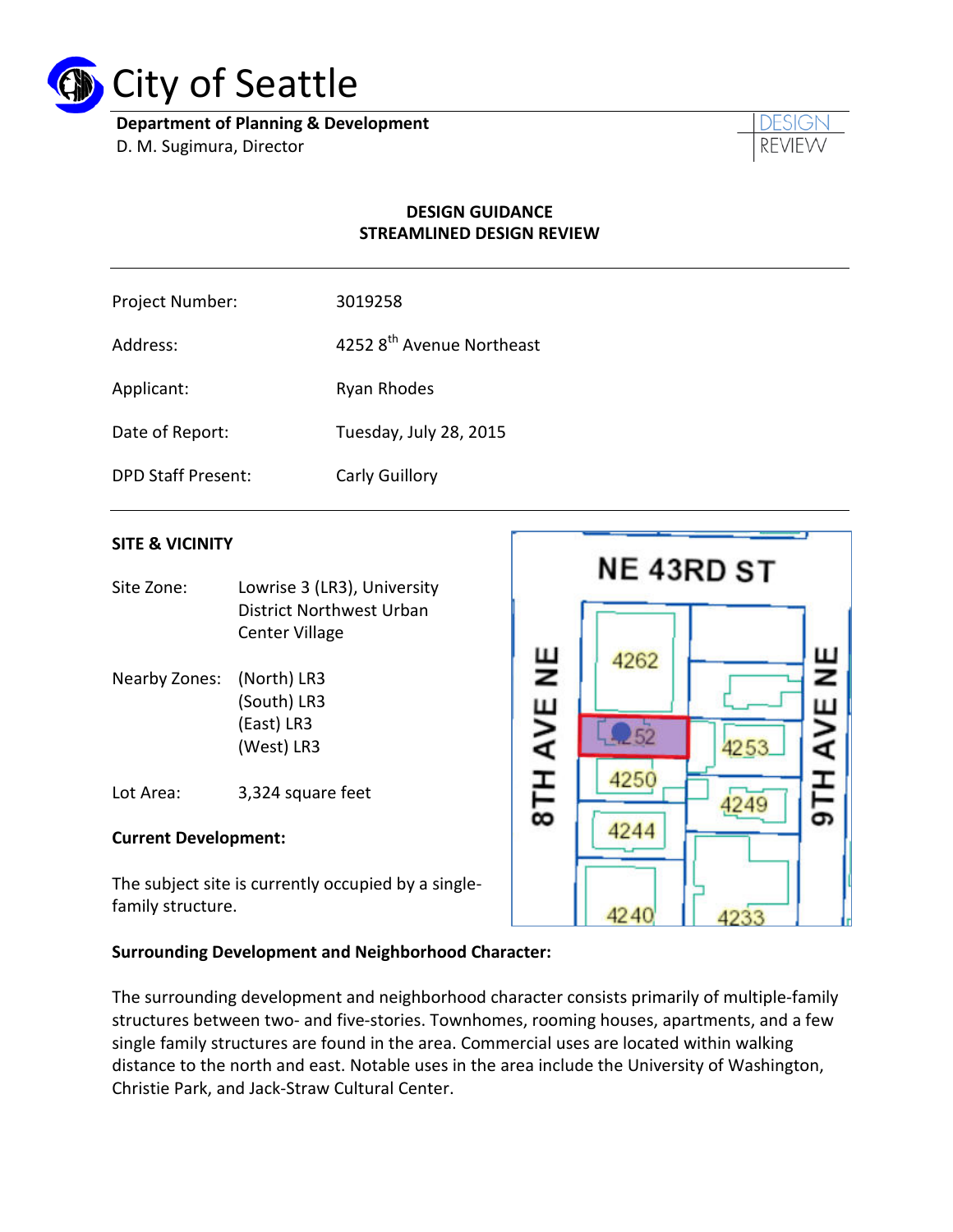#### **Access:**

Pedestrian access to the site is proposed from 8<sup>th</sup> Ave NE.

### **Environmentally Critical Areas:**

None.

#### **PROJECT DESCRIPTION**

Land Use Application for Streamlined Design Review to allow a 4-story structure containing 20 small efficiency dwelling units. No parking is proposed. Existing structure to be demolished.

#### **DESIGN DEVELOPMENT**

The applicant proposed one four-story residential structure containing 20 units. No on-site vehicular parking was proposed. Covered bicycle parking was proposed on the south portion of the site. Each floor, including the basement, contains four units, all accessed via the central courtyard and staircase. Two units face the street, while the other two units are oriented east, with eyes on the courtyard.

#### **PUBLIC COMMENT**

Comments received included concerns about parking impacts.

#### **PRIORITIES & BOARD RECOMMENDATIONS**

After visiting the site, considering the analysis of the site and context provided by the proponents, and hearing public comment, the Design Review Planner provided the following siting and design guidance. The Planner identified the Citywide Design Guidelines & Neighborhood specific guidelines (as applicable) of highest priority for this project.

- 1. **Site Planning and Public Realm**. Pedestrian access to the site is located at the northwest portion of the site, from  $8<sup>th</sup>$  Ave NE. A shared walkway leads to the primary entries, and continues to the rear of the site to a shared courtyard. This walkway continues along the south elevation to the enclosed trash area at the southwest portion of the site.
	- a. It is not clear where bicycle parking is proposed. Provide detail illustrating the location of bicycle parking. Bicycle parking storage should be convenient and secure (PL4-B).
	- b. Roof garden planter modules are proposed along the west wall of the roof deck overlooking the street. Remove these planter modules to allow for pedestrian interaction with the street below. Keep these planter modules along the north and south walls to mitigate privacy impacts to adjacent development. (CS2-D, PL3, DC3-B)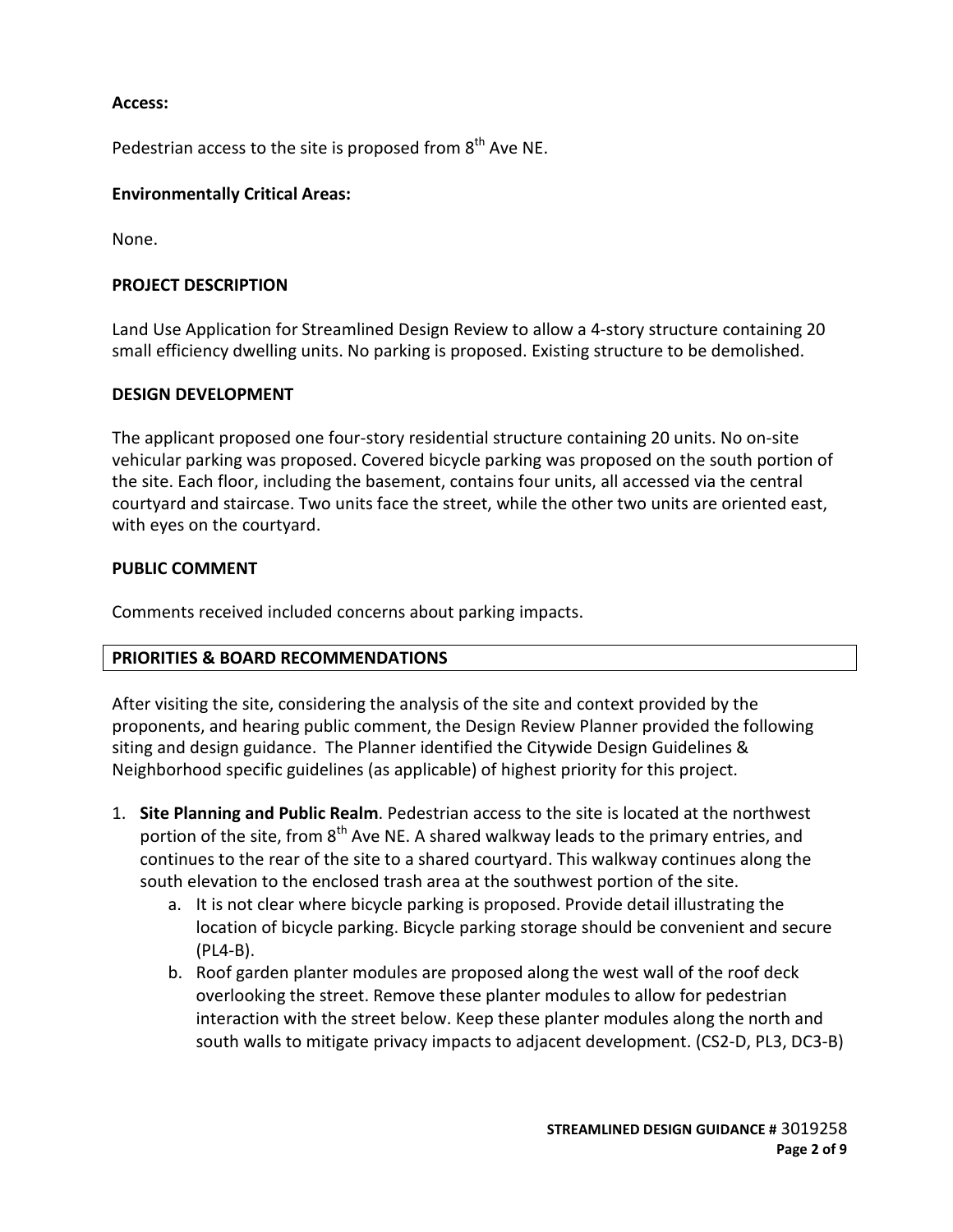- c. Provide additional information describing the treatment of the roof deck at the rear of the site. Employ a planting or other design solution to mitigate privacy impact to adjacent uses to the north, south, and east. (CS2-D, PL3, DC3-B)
- d. The trash area is currently proposed along the south property line adjacent the street. The proximity to the street, south property line and window well raises concerns regarding noise, odor, aesthetics, and privacy. Placing the trash/recycling area in this location is not supported. Revise the location of the trash/recycle area. Add a narrow landscape buffer, solid fence, lid, trellis, and/or other design solution to ensure impacts are sufficiently mitigated and the trash/recycle area is integrated into the architectural design concept (PL1-B, PL1-I, DC1-B, DC1-C, DC2-B, DC3-A, DC3-B, DC3-C).
- e. Redesign the former trash area to provide for adequate pedestrian circulation, unit privacy, wayfinding to the primary entries, and amenity area for residents. (PL1-B, PL1-I, DC1-B, DC1-C, DC2-B, DC3-A, DC3-B, DC3-C).
- f. Narrow planting strips, fence and green wall are proposed along the north, south, and east property lines. Maintain these elements to mitigate privacy impacts to adjacent development. (PL1-B, PL1-I, DC4-D)
- g. An amenity space is proposed at the rear of the site, adjacent the east property line. This area is proposed to include landscaping and lighting. Further develop this area and submit detail illustrating programming and treatment. Provide opportunity for residents to sit and gather while ensuring privacy for those residential units facing the courtyard. (CS2-D, PL1-B, PL1-I, PL2-B, DC4-C)
- h. Basement unit window wells are proposed within the rear courtyard. It is not clear how privacy impacts are to be mitigated. Provide additional information describing this context and ensure privacy to the basement units (CS1-B, PL3-II, DC3-B, DC4-D).

# 2. **Architectural and Landscape Concepts**.

- a. The northwest corner of the structure is treated with glazing (corner windows) from base to roof. This corner glazing serves to mark the main entrance location to the site. Maintain this glazing element. (PL3-A, DC4-A, DC4-I)
- b. The shared exterior staircase is covered by a black matte aluminum panel, rectangular in form. Maintain this form as it accentuates the verticality of the structure, serving to further divide the building into two masses. (DC2-B, DC2-C, DC2- I, DC4-A, DC4-I)
- c. Primary residential entries should be obvious and identifiable. As proposed, the main entries are accessed via the center of the site, via a walkway along the north property line. It is not clear how this entrance is articulated from the right-of-way. Move the primary entry to the south property line to allow for a wider walkway and grander entrance. Use elements such as overhead weather protection, signage, color, and/or material to clearly articulate the path to the main entries. (PL3-A, DC2-B, DC2-I, DC4- B, DC4-I)
- d. The two ground level units in the front building mass take direct access from the center of the site near the exterior stair. Look for opportunities to provide a more gracious entry sequence, allowing for pause as pedestrians transition from public to semi-public space. Consider the use of landscaping and/or variety of hardscape material (CS2-B, PL2-B, PL4-A, DC2-B).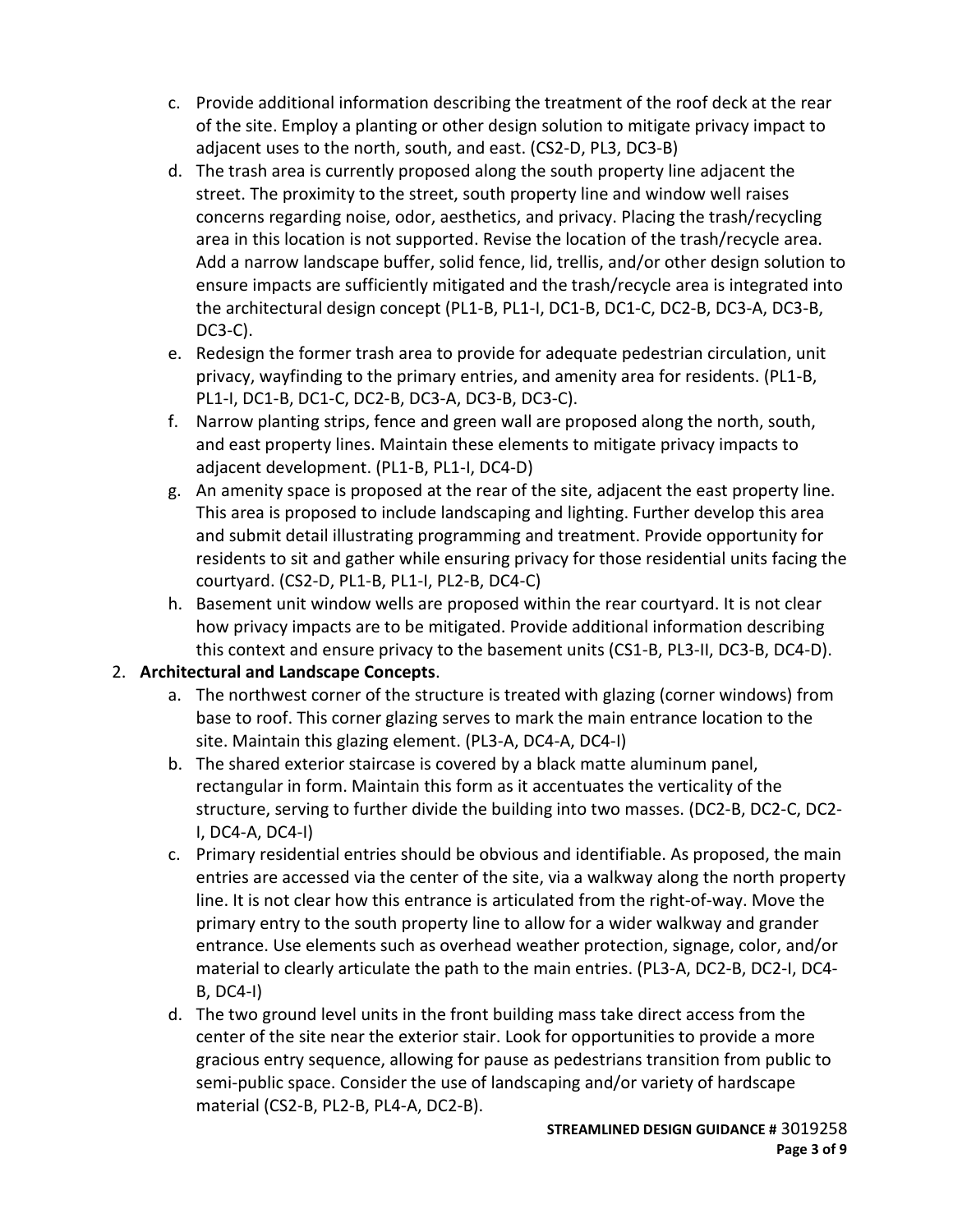- e. Landscaping is proposed along the perimeter of the site with street trees along  $8<sup>th</sup>$ Ave NE. Provide a detailed landscape plan illustrating how the landscape open space concept is integrated with the architectural concept. Consider providing a set of steps down to the two front basement units. There ought to be large windows into these units along  $8^{th}$  Ave NE (CS2-B, PL1-A, DC4-D).
- f. The lighting plan provides lighting along the site perimeter and at main entries. Update the lighting plan with the relocated trash/recycle area, and include the lighting plan in the plan set. Show and specify low level lighting along the walkway and at the entries (PL2-B, DC4-C).
- g. Use native plants in the landscape planting plan (DC4-D).
- h. Use durable materials to enhance the structure, add variety to the architectural form, and knit the structure into the neighborhood context (DC2-A).
- i. The structure communicates a strong vertical language with projecting bays and changes in color and material. A projecting bay, highlighted in yellow aluminum panel is featured on the west elevation. Bay windows and garden windows are permitted to project into required setbacks subject to the standards of SMC 23.45.518. It is not clear if this yellow projecting bay meets the required standards. Submit information describing this feature and its compliance with the development standards. (DC2-B)

## **DESIGN REVIEW GUIDELINES**

The priority Citywide and Neighborhood guidelines are summarized below. For the full text please visit the [Design Review website.](https://www.seattle.gov/dpd/aboutus/whoweare/designreview/designguidelines/default.htm)

# **CONTEXT & SITE**

# **CS2 Urban Pattern and Form: Strengthen the most desirable forms, characteristics, and patterns of the streets, block faces, and open spaces in the surrounding area.**

## **CS2-C Relationship to the Block**

**CS2-C-2. Mid-Block Sites:** Look to the uses and scales of adjacent buildings for clues about how to design a mid-block building. Continue a strong street-edge and respond to datum lines of adjacent buildings at the first three floors.

# **CS2-D Height, Bulk, and Scale**

**CS2-D-1. Existing Development and Zoning:** Review the height, bulk, and scale of neighboring buildings as well as the scale of development anticipated by zoning for the area to determine an appropriate complement and/or transition.

**CS2-D-5. Respect for Adjacent Sites:** Respect adjacent properties with design and site planning to minimize disrupting the privacy of residents in adjacent buildings.

# **CS3 Architectural Context and Character: Contribute to the architectural character of the neighborhood.**

# **CS3-A Emphasizing Positive Neighborhood Attributes**

**CS3-A-1. Fitting Old and New Together:** Create compatibility between new projects, and existing architectural context, including historic and modern designs, through building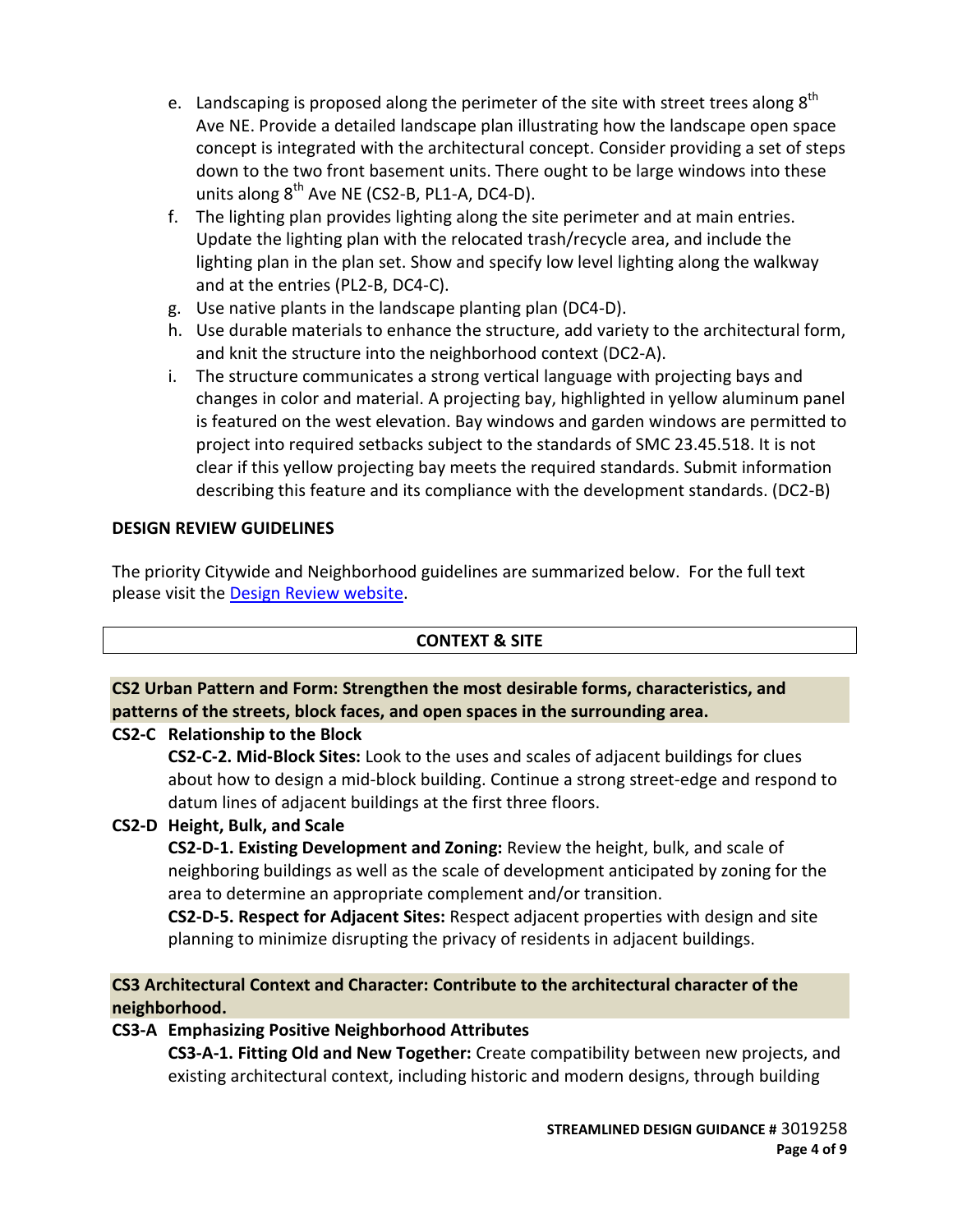articulation, scale and proportion, roof forms, detailing, fenestration, and/or the use of complementary materials.

#### **PUBLIC LIFE**

**PL1 Connectivity: Complement and contribute to the network of open spaces around the site and the connections among them.**

#### **PL1-B Walkways and Connections**

**PL1-B-1. Pedestrian Infrastructure:** Connect on-site pedestrian walkways with existing public and private pedestrian infrastructure, thereby supporting pedestrian connections within and outside the project.

#### *University Supplemental Guidance:*

#### **PL1-I Residential Open Space**

**PL1-I-i. Active, Ground-Level Open Space:** The ground-level open space should be designed as a plaza, courtyard, play area, mini-park, pedestrian open space, garden, or similar occupyable site feature. The quantity of open space is less important than the provision of functional and visual ground-level open space. Successfully designed ground level open space should meet these objectives:

a. Reinforces positive streetscape qualities by providing a landscaped front yard, adhering to common setback dimensions of neighboring properties, and providing a transition between public and private realms.

b. Provides for the comfort, health, and recreation of residents.

c. Increases privacy and reduce visual impacts to all neighboring properties.

**PL2 Walkability: Create a safe and comfortable walking environment that is easy to navigate and well-connected to existing pedestrian walkways and features.**

#### **PL2-B Safety and Security**

**PL2-B-1. Eyes on the Street:** Create a safe environment by providing lines of sight and encouraging natural surveillance.

**PL2-B-2. Lighting for Safety:** Provide lighting at sufficient lumen intensities and scales, including pathway illumination, pedestrian and entry lighting, and/or security lights. **PL2-B-3. Street-Level Transparency:** Ensure transparency of street-level uses (for uses such as nonresidential uses or residential lobbies), where appropriate, by keeping views open into spaces behind walls or plantings, at corners, or along narrow passageways.

#### **PL2-D Wayfinding**

**PL2-D-1. Design as Wayfinding:** Use design features as a means of wayfinding wherever possible.

**PL3 Street-Level Interaction: Encourage human interaction and activity at the street-level with clear connections to building entries and edges.**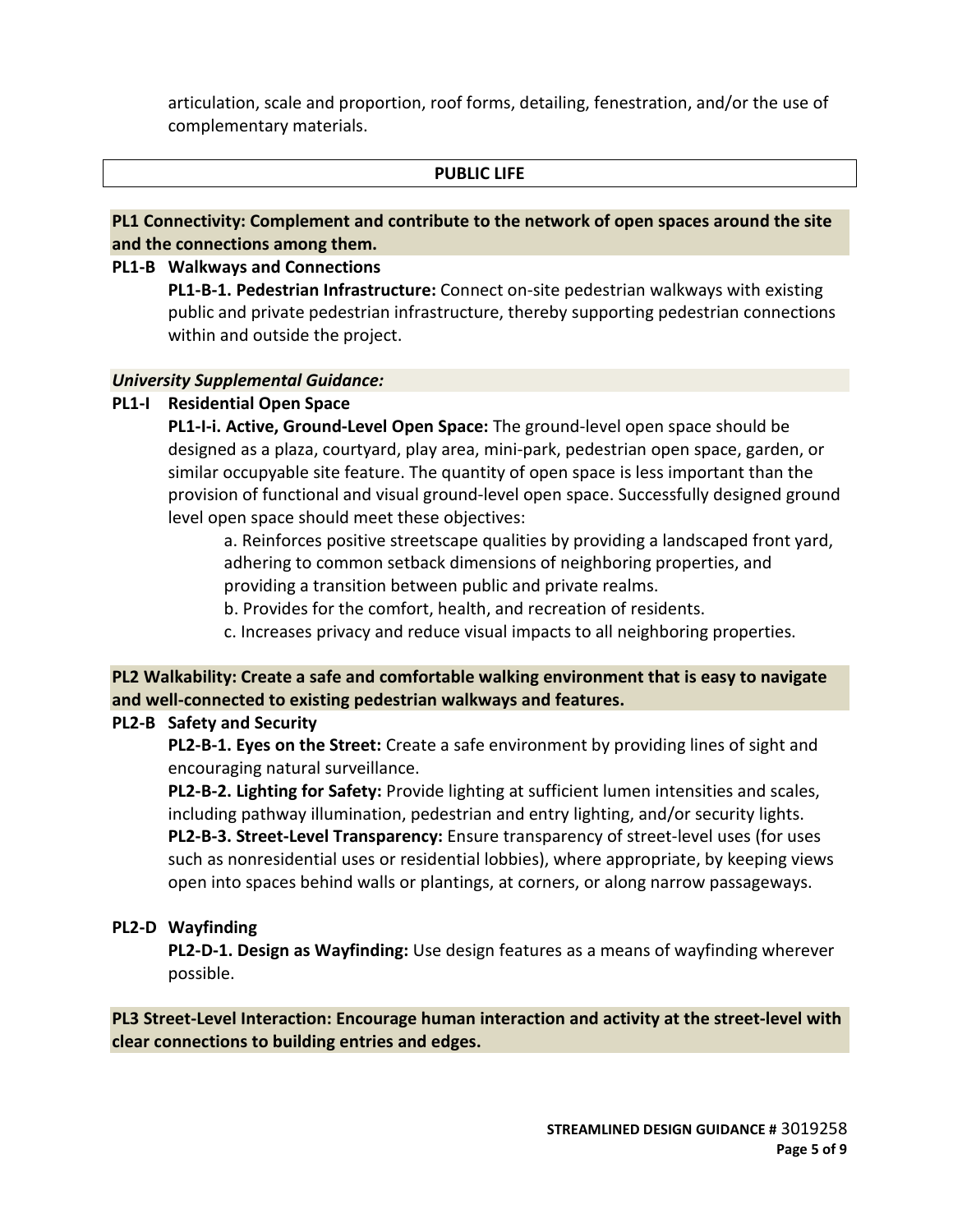## **PL3-A Entries**

**PL3-A-1. Design Objectives:** Design primary entries to be obvious, identifiable, and distinctive with clear lines of sight and lobbies visually connected to the street. **PL3-A-3. Individual Entries:** Ground-related housing should be scaled and detailed appropriately to provide for a more intimate type of entry.

**PL3-A-4. Ensemble of Elements:** Design the entry as a collection of coordinated elements including the door(s), overhead features, ground surface, landscaping, lighting, and other features.

**PL4 Active Transportation: Incorporate design features that facilitate active forms of transportation such as walking, bicycling, and use of transit.**

## **PL4-B Planning Ahead for Bicyclists**

**PL4-B-2. Bike Facilities:** Facilities such as bike racks and storage, bike share stations, shower facilities and lockers for bicyclists should be located to maximize convenience, security, and safety.

## **DESIGN CONCEPT**

# **DC2 Architectural Concept: Develop an architectural concept that will result in a unified and functional design that fits well on the site and within its surroundings.**

## **DC2-B Architectural and Facade Composition**

**DC2-B-1. Façade Composition:** Design all building facades—including alleys and visible roofs— considering the composition and architectural expression of the building as a whole. Ensure that all facades are attractive and well-proportioned.

#### **DC2-D Scale and Texture**

**DC2-D-1. Human Scale:** Incorporate architectural features, elements, and details that are of human scale into the building facades, entries, retaining walls, courtyards, and exterior spaces in a manner that is consistent with the overall architectural concept

#### *University Supplemental Guidance:*

## **DC2-I Architectural Elements and Materials**

**DC2-I-ii. Fine-Grained Architectural Character:** Buildings in Lowrise zones should provide a "fine-grained" architectural character. The fine grain may be established by using building modulation, articulation and/or details which may refer to the modulation, articulation and/or details of adjacent buildings. To better relate to any established architectural character encountered within the community, consider the following building features:

- a. Pitched roof;
- b. Covered front porch;
- c. Vertically proportioned windows;
- d. Window trim and eave boards;
- e. Elements typical of common house forms.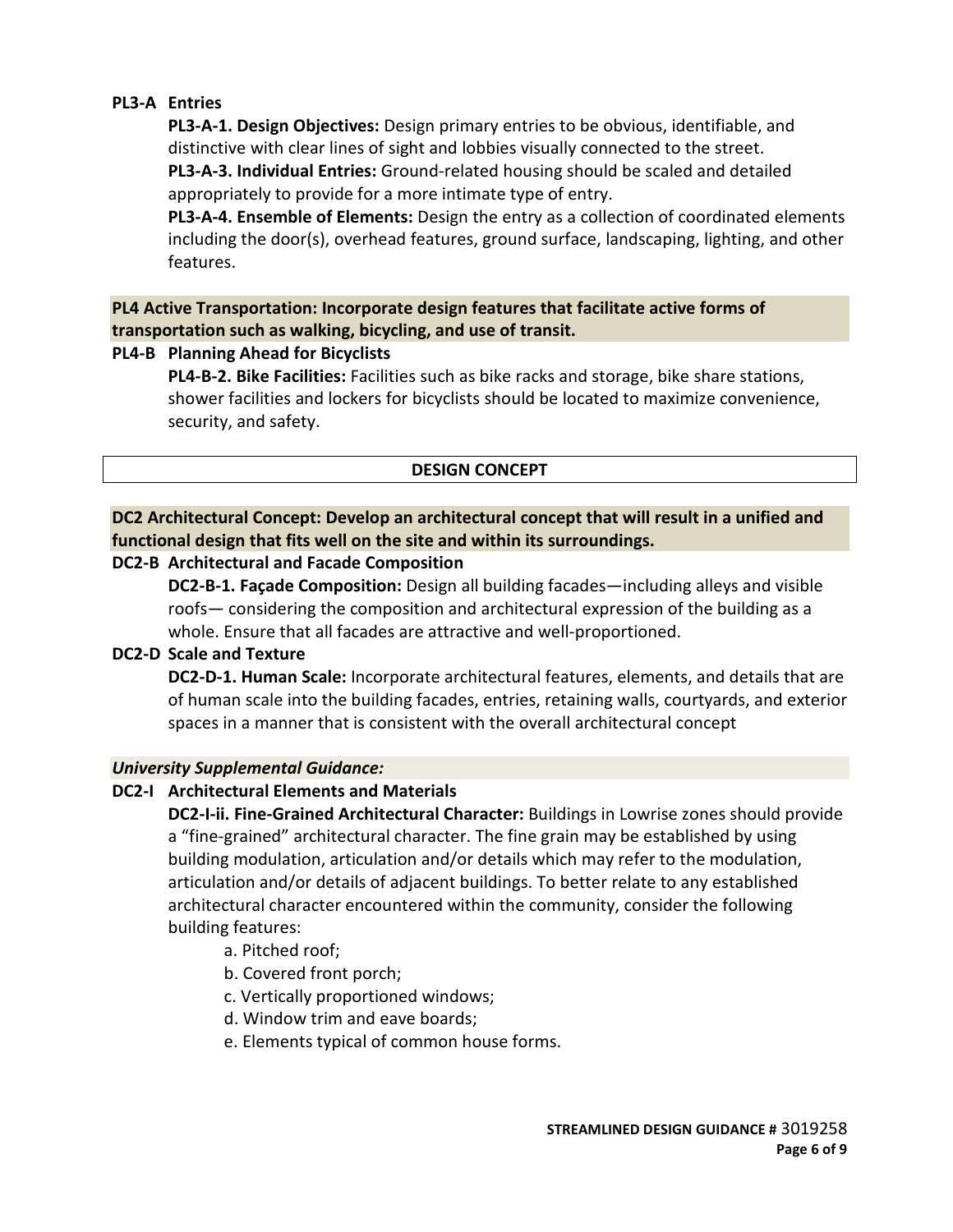**DC3 Open Space Concept: Integrate open space design with the building design so that they complement each other.**

## **DC3-B Open Space Uses and Activities**

**DC3-B-4. Multifamily Open Space:** Design common and private open spaces in multifamily projects for use by all residents to encourage physical activity and social interaction.

## **DC3-C Design**

**DC3-C-2. Amenities/Features:** Create attractive outdoor spaces suited to the uses envisioned for the project.

**DC4 Exterior Elements and Finishes: Use appropriate and high quality elements and finishes for the building and its open spaces.**

## **DC4-A Exterior Elements and Finishes**

**DC4-A-1. Exterior Finish Materials:** Building exteriors should be constructed of durable and maintainable materials that are attractive even when viewed up close. Materials that have texture, pattern, or lend themselves to a high quality of detailing are encouraged.

## **DC4-B Signage**

**DC4-B-2. Coordination with Project Design:** Develop a signage plan within the context of architectural and open space concepts, and coordinate the details with façade design, lighting, and other project features to complement the project as a whole, in addition to the surrounding context.

## **DC4-C Lighting**

**DC4-C-1. Functions:** Use lighting both to increase site safety in all locations used by pedestrians and to highlight architectural or landscape details and features such as entries, signs, canopies, plantings, and art.

**DC4-C-2. Avoiding Glare:** Design project lighting based upon the uses on and off site, taking care to provide illumination to serve building needs while avoiding off-site night glare and light pollution.

## **DC4-D Trees, Landscape, and Hardscape Materials**

**DC4-D-1. Choice of Plant Materials:** Reinforce the overall architectural and open space design concepts through the selection of landscape materials.

**DC4-D-2. Hardscape Materials:** Use exterior courtyards, plazas, and other hard surfaced areas as an opportunity to add color, texture, and/or pattern and enliven public areas through the use of distinctive and durable paving materials. Use permeable materials wherever possible.

## *University Supplemental Guidance:*

## **DC4-I Exterior Finish Materials**

**DC4-I-i. Desired Materials:** See full Guidelines for list of desired materials.

**DC4-I-ii. Relate to Campus/Art Deco Architecture:** Sculptural cast stone and decorative tile are particularly appropriate because they relate to campus architecture and Art Deco buildings. Wood and cast stone are appropriate for moldings and trim.

**DC4-I-iii. Discouraged Materials:** See full Guidelines for list of discouraged materials. **DC4-I-iv. Anodized Metal:** Where anodized metal is used for window and door trim, then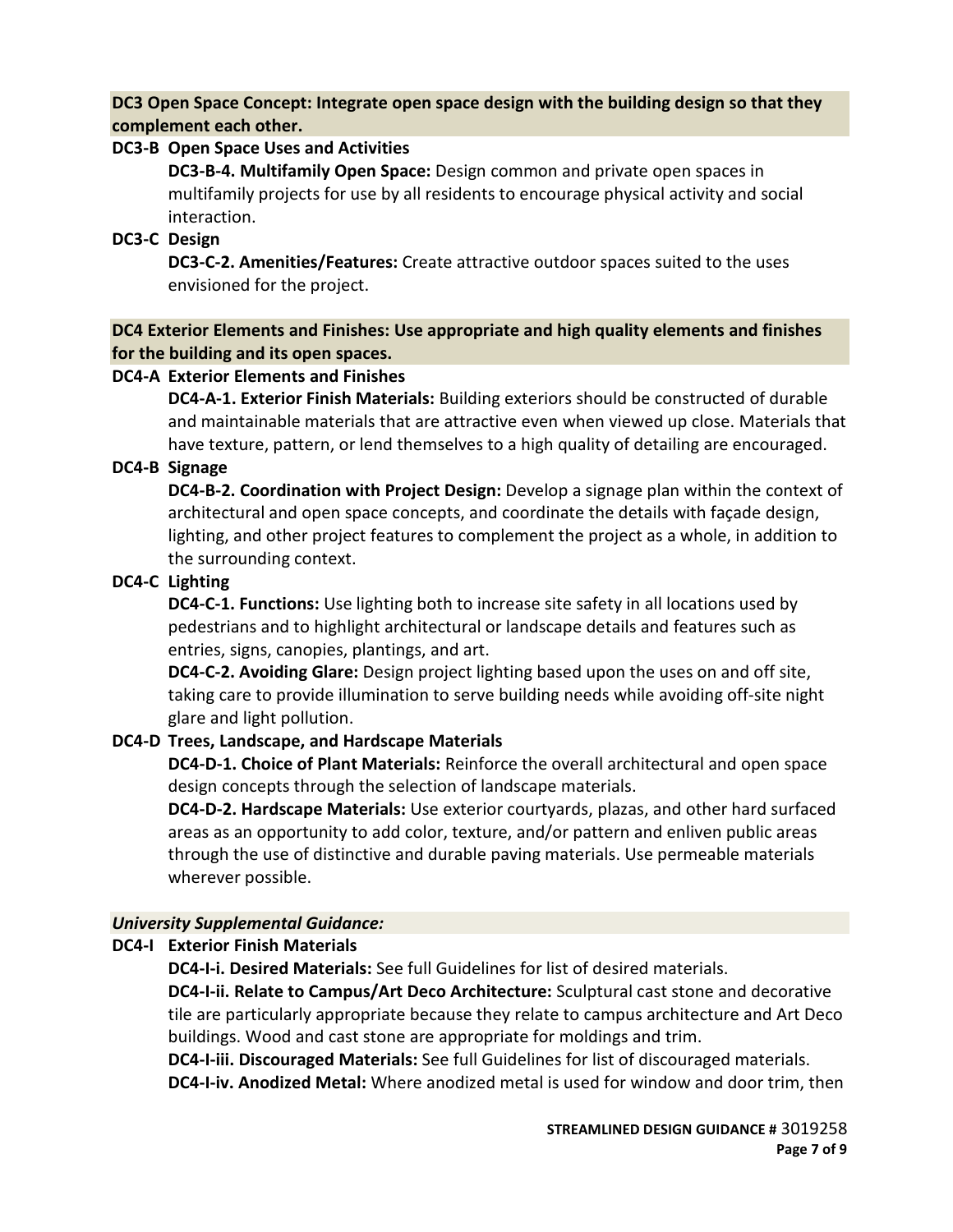care should be given to the proportion and breakup of glazing to reinforce the building concept and proportions.

**DC4-I-v. Fencing:** Fencing adjacent to the sidewalk should be sited and designed in an attractive and pedestrian oriented manner.

**DC4-I-vi. Awnings:** Awnings made of translucent material may be backlit, but should not overpower neighboring light schemes. Lights, which direct light downward, mounted from the awning frame are acceptable. Lights that shine from the exterior down on the awning are acceptable.

**DC4-I-vii. Light Standards:** Light standards should be compatible with other site design and building elements.

# **DEVELOPMENT STANDARD ADJUSTMENTS**

Design Review Staff's recommendation on the requested adjustments will be based upon the adjustment's potential to help the project better meet these design guideline priorities and achieve a better overall design than could be achieved without the adjustments.

At the time of Design Guidance, the following adjustment was requested:

1. **Façade Length (SMC 23.45.527):** The Code permits a façade length equal to 65% of the lot depth. With a lot depth of 95-feet, a façade length of 61.75-feet is permitted. The applicant proposes an increase of 10% for a total façade length of 67.8-feet.

DPD staff preliminary indicated support for the request. The increased façade length allows for a shared central entry location with direct access to the front ground level residential units. The grouping of entries encourages human interaction and activity at the ground-level with clear connections to building entries and edges (PL3-A).

## **STAFF DIRECTION**

# **At the conclusion of the Design Guidance, the DPD Staff recommended the project should move forward to building permit application in response to the Design Guidance provided.**

- 1. Please be aware that this report is an assessment on how the project is meeting the intent of the Design Guidelines. This review does not include a full zoning review. Zoning review will occur when the MUP plans and/or building permit is submitted. If needed and where applicable, SDR adjustments may be requested in response to zoning corrections.
- 2. If applicable, please prepare your Master Use Permit for SEPA review with a thorough zoning analysis listing the 23.45 and SMC 23.54 code section criteria, showing both required and proposed information (include page number where you graphically show compliance). You may want to review Tip 201 [\(http://web1.seattle.gov/dpd/cams/CamList.aspx\)](http://web1.seattle.gov/dpd/cams/CamList.aspx) and may also want to review the MUP information here: <http://www.seattle.gov/dpd/permits/permittypes/mupoverview/default.htm>